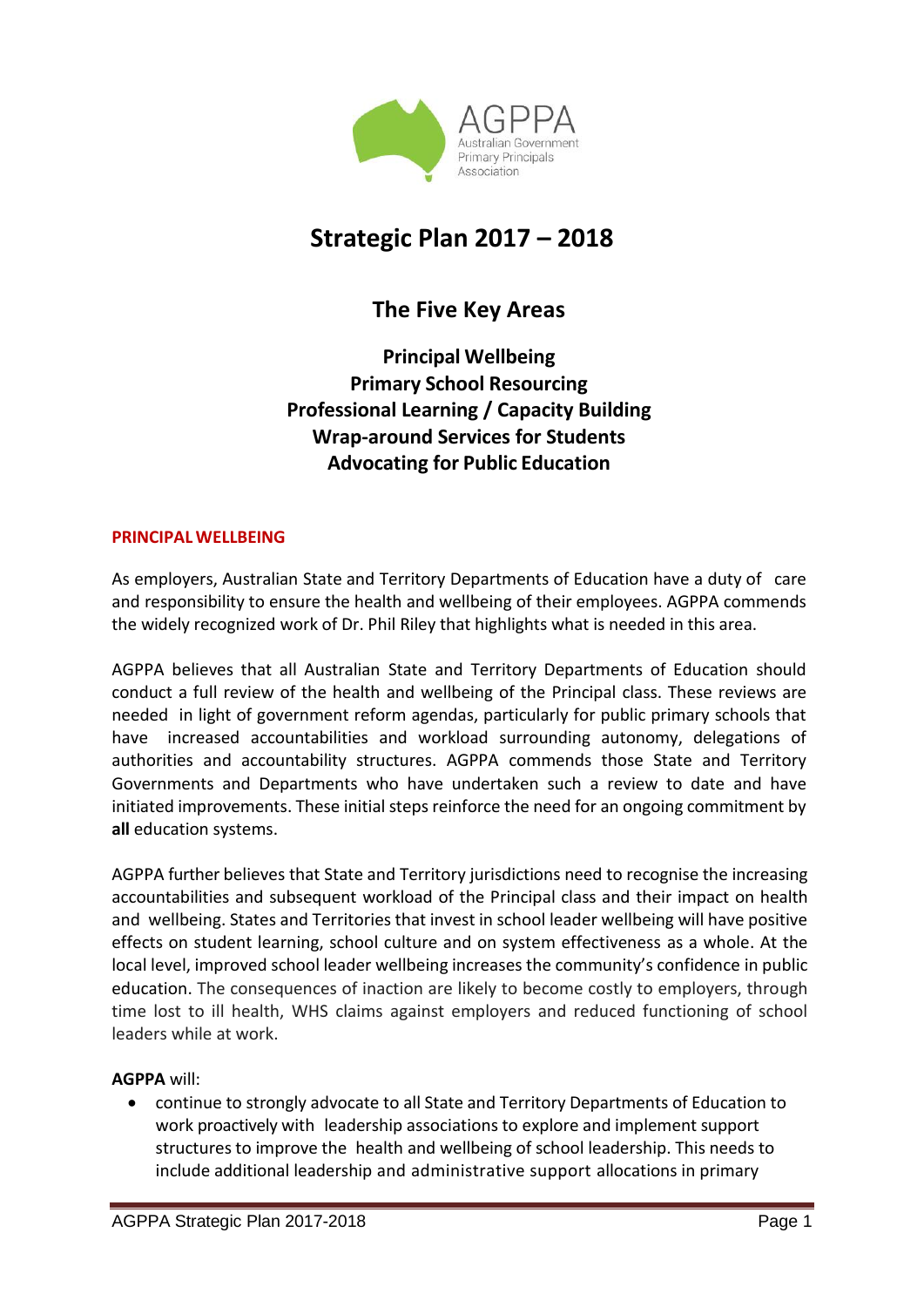schools, together with a streamlining of administrative requirements;

- utilise Dr. Philip Riley's research to provide credibility to the importance of school leader wellbeing in the media and political spheres;
- support the wellbeing of school leaders through professional support by State and Territory professional associations;
- advocate to State and Territory Departments of Education for the provision of timely and effective professional learning opportunities;
- call on all Departments of Education to rationalise the work demands on Principals and Deputy/Assistant Principals in light of the *'Job Demand - Resources Model'* of organisational health.
- contribute to the strengthening of the overall mental health of communities by promoting mental health literacy and help seeking behaviours of Australians.

#### **PRIMARY SCHOOL RESOURCING**

AGPPA believes that the recommendations provided by the Gonski funding model provide a fair and visionary approach to overcoming economic disadvantage, providing additional support to students with special needs and improving student outcomes. The full Gonski funding model offers the opportunity for high quality education for all children regardless of their circumstances. Sector-blind, needs-based and equitable resourcing enables schools to provide the best possible learning opportunities. AGPPA strongly supports the original Gonski funding recommendations related to needs-based school funding. Resourcing of schools must include needs-based funding for students with disabilities, socio-economic disadvantage, indigenous, remote and isolated students and students for whom English is a second language. Funding must ensure that differences in educational outcomes are not the result of differences in socio-economic background.

AGPPA further believes that there needs to be an equal level of resourcing for every student  $P - 12$  with additional funding according to need. We believe the current funding imbalance between schools primarily serving primary students and those primarily serving secondary students, raises several concerning issues.

- The current national disparity of funding between primary and secondary schools is based simply on historical practice, rather than rational and equitable factors. This includes a range of formulae that dictate specific funding allocations.
- Early intervention is vital to provide a successful learning pathway for children. This is strongly supported by current research.
- Primary school Principals have far less capacity to delegate administrative and management tasks, compared to secondary school leaders in schools of similar size and complexity. This inhibits primary leaders' capacity to effectively lead teaching and learning programs.
- There are unique characteristics of primary schools which completely justify the need for more funding parity. For example, many primary schools are key community hubs, many OSHC services are based at primary schools, and school leaders provide important counselling advice to families, often on a daily basis.

Sector-blind and equitable resourcing enables schools to provide the best possible learning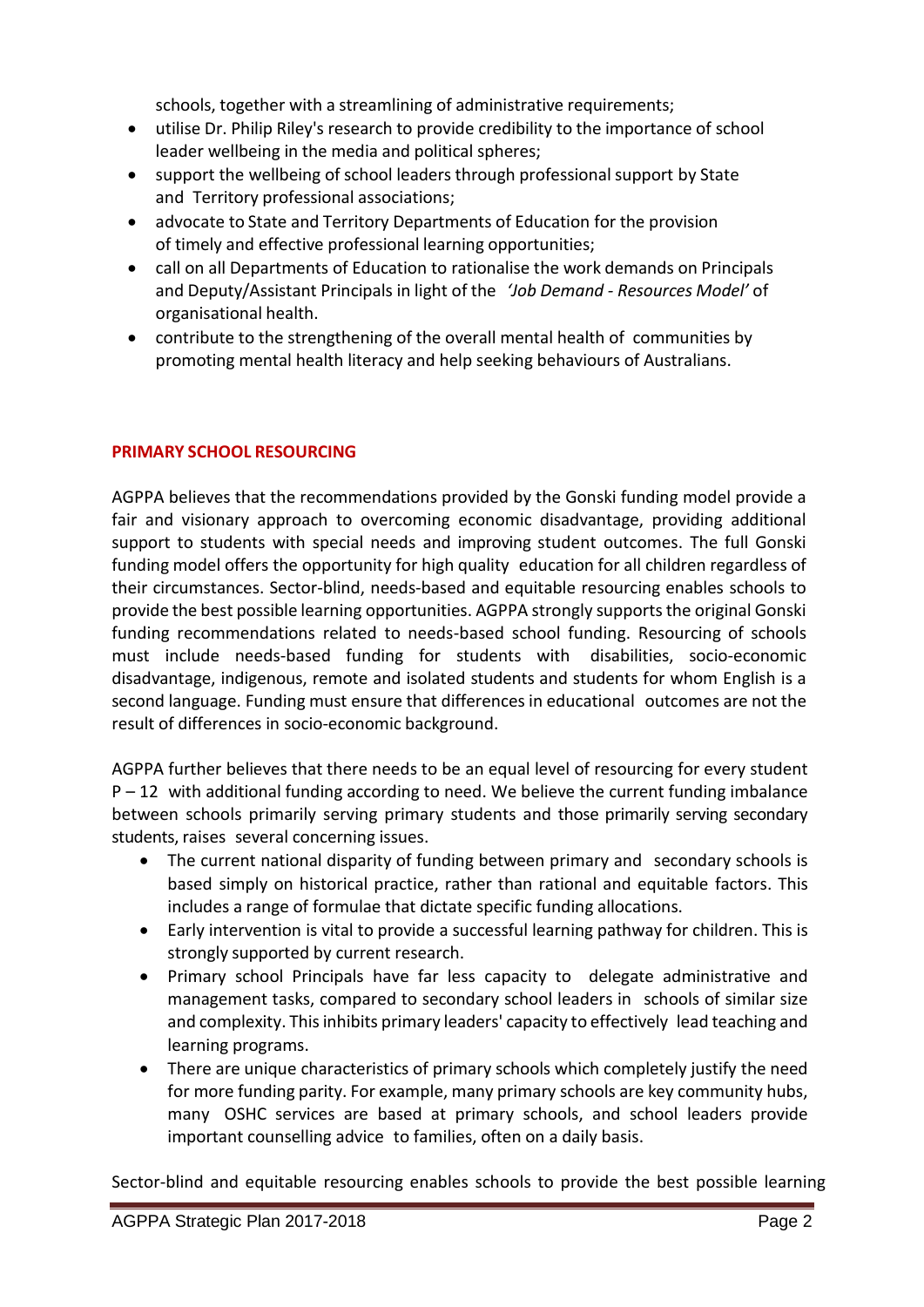opportunities. However, the 27 separate agreements that were previously made with different States, Territories and jurisdictions were neither sector-blind nor consistent. The school funding proposal, approved in Federal Parliament in June 2017, eradicated the previous 27 agreements of school funding. AGPPA supported this action but is still concerned that Government schools will not reach the Student Resource Standard (SRS) of funding, due to the Federal Government funding just 20% of the SRS for government schools and the State/Territory Governments being responsible for making up most of the shortfall (75%).

**All Australian schools are publicly funded, regardless of their sector.** The inequity of school funding, when parent contributions are considered, is disadvantaging a large proportion of young children, the vast majority of whom attend public schools.

### **AGPPA** will:

- Continue to strongly advocate for:
	- o Funding being more readily and directly available to schools;
	- o A focus not just on public education, but on student need;
	- o Recurrent funding to ensure certainty for schools;
	- o Building Our Nation through Public Education.
- Liaise and lobby with State & Territory Ministers, through AGPPA representatives, for sector-blind 'funding according to student need';
- Investigate the comparative allocative funding data for each State and Territory to raise awareness of disparity issues;
- Collate current research and use this quantitative data to lobby for increased parity of resourcing for primary schools;
- Advocate for transparency of Federal school funding;
- Advocate for transparency of State/Territory school funding;
- Lobby strongly for funding to be directed to schools, not bureaucracies;
- Liaise and lobby with State & Territory Ministers to attain 100% SRS target for all public primary schools.
- Release media statements as appropriate to support our positions.

#### **PROFESSIONAL LEARNING / CAPACITY BUILDING**

AGPPA believes that with the move towards increased school autonomy across Australia, there is an increasing critical need to provide scaffolded induction, training and development for school leaders that meets the current and future needs of the profession.

The profession must strongly advocate for leadership and capability development.

**AGPPA** will:

- Monitor the current situation across Australia in training and development certification, credentialing, professional learning, coaching, mentoring, professional performance management and aspirant leaders programs and work with AITSL with the aim of achieving consistent approaches;
- Support and promote a national Principal Standard, developed from the current work of AITSL and encourage government primary school leaders to regularly attend professional learning on aspects of the Principal Standard;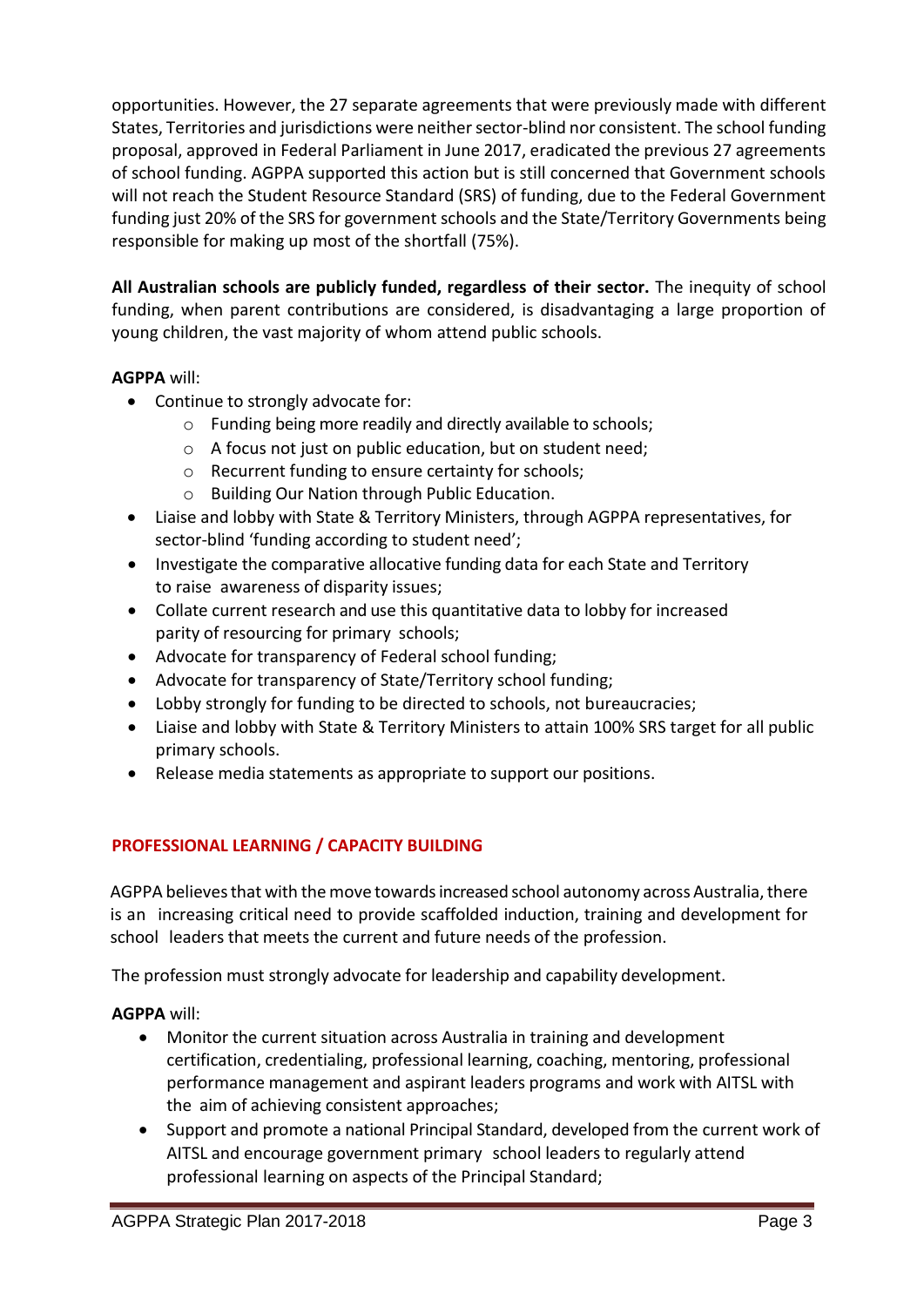- Collaborate with all jurisdictions to identify and implement plans for leadership capacity building at both school and system levels;
- Develop a position on Principal qualifications, induction and capability development.
- Strongly advocate to all State and Territory Departments of Education to adopt a Principal and school leader preparation program, for those aspiring to school leadership positions in collaboration with the appropriate leadership associations;
- Strongly advocate to all State and Territory Departments of Education to explore and implement support structures for newly-appointed school leaders;
- Strongly advocate to all State and Territory Departments of Education to provide professional learning for senior administrative (HR and Finance) support staff in schools;
- Strongly advocate to all State and Territory Departments of Education to allocate a minimum annual budget indicative of time and money for professional learning for their leadership teams and Principals.

#### **WRAP-AROUND SERVICES FOR STUDENTS**

AGPPA believes Government schools in Australia cater for the overwhelming majority of children with disabilities and with significant learning needs. These include those whose family, social or economic circumstances hinder their ability to learn at school, their social development and their wellbeing. School funding indexation needs to ensure that schools can meet the needs of all students with disabilities in order for them to be able to meet their potential.

A comprehensive suite of wrap-around services must be available in primary schools to support students with intellectual, physical, emotional, social and mental health needs. A focus on the whole child – to support academic achievement, wellbeing and social development – requires significant increases in the human resourcing of primary schools. Primary schools require trained professionals, who are expertly qualified to best meet the needs of students, in order to establish early and sustained intervention and address issues in their infancy before it's too late.

*Examples of wraparound services are broad and include:*

- *Health, dental, and vision care*
- *Mental health services including trained psychologists and guidance officers*
- *Behavioral health, nutrition, and wellness*
- *Parent and family targeted services including:*
	- o *Adult education, such as classes on child development, English as a second language, and basic vocational skills*
	- o *Service referrals and assistance*
	- o *Social work and family crisis response*

#### **AGPPA** will: